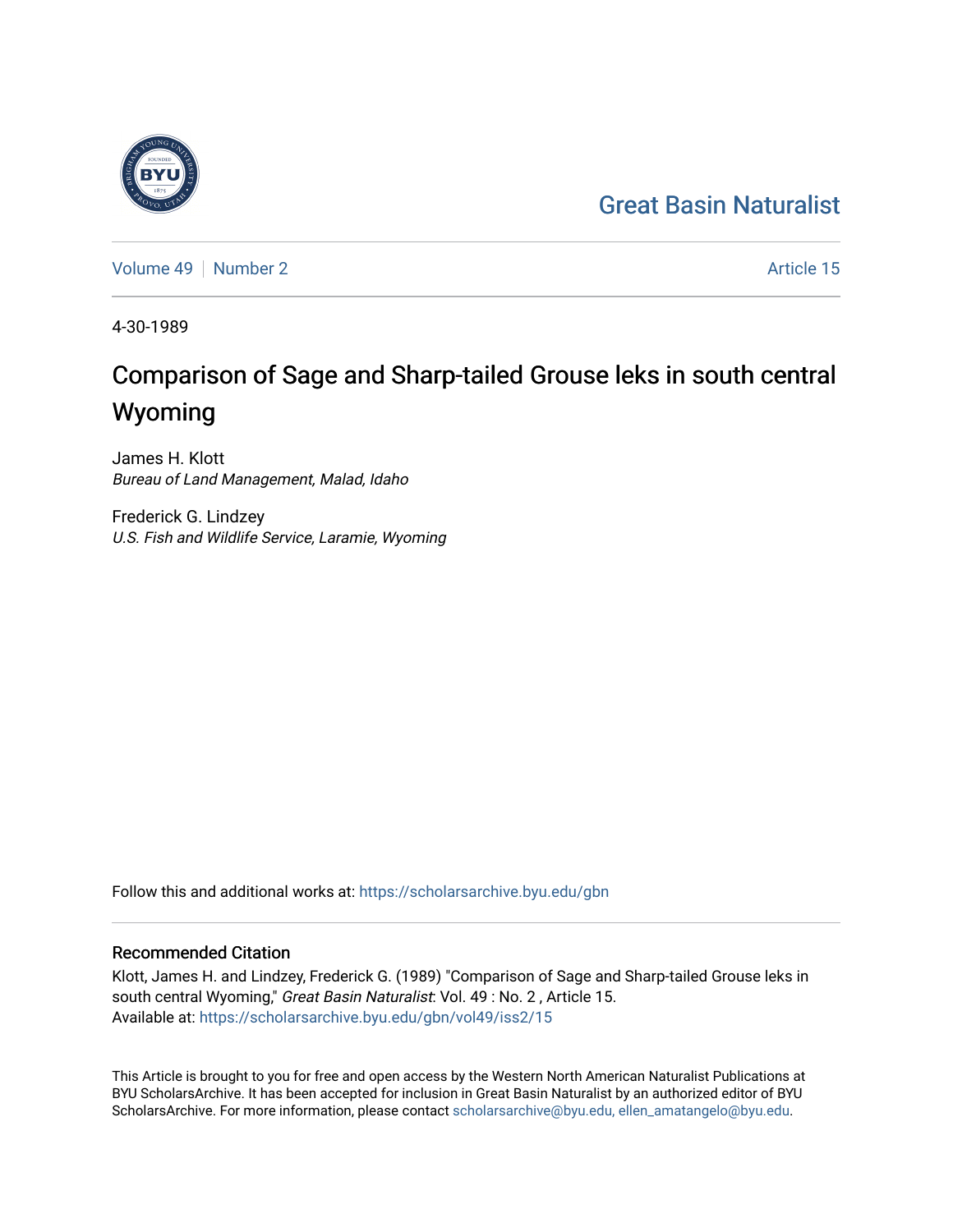# COMPARISON OF SAGE AND SHARP-TAILED GROUSE LEKS IN SOUTH CENTRAL WYOMING

James H. Klott' and Frederick G. Lindzey<del>'</del> —

ABSTRACT.—Columbian Sharp-tailed Grouse (Tympanuchus phasianellus columbianus) and Sage Grouse (Centrocercus urophasianus) leks were compared in an area of sympatry in south central Wyoming. Sharp-tailed Grouse leks had more (P < .05) shrub cover, taller shrubs, more forb, grass, and shrub species, and less visibility than did Sage Grouse leks. Reduction in shrub cover or the diversity of herbaceous species could potentially have greater influence on the use of lek sites by Columbian Sharp-tailed Grouse than by Sage Grouse in areas of sympatry in Wyoming.

Columbian Sharp-tailed Grouse (Tympanuchus phasianellus columbianus) and Sage Grouse (Centrocercus urophasianus) oc curred sympatrically over much of their his toric ranges (Aldrich 1963). Viable populations of the two species now coexist only in portions of Utah, Idaho, Colorado, and Wyoming (Hart et al. 1950, Rogers 1969, Ward 1984, Oedekoven 1985). Because leks are traditional breeding areas and are the hub around which nesting occurs (Autenrieth 1986), they are important to both grouse species. Lek characteristics have been described for Sharp-tailed Grouse (Ward 1984) and Sage Grouse (Dalke et al. 1963, Rothenmaier 1979, Emmons 1980, Johnsgard 1983: 115). Characteristics of Sage Grouse and Sharp-tailed Grouse leks have not been described or compared in areas where the two species occur sympatically. Objectives of the study were to determine whether leks of the two species differed in the following characteristics: visibility, vegetal composition, vegetal structure, ecotone location, and topography.

## **STUDY AREA**

The study area is 97 km southwest of Rawlins, Wyoming, at an elevation of 1,980-2,500 m. Soils in the area are primarily sandy loams in the Pactic Agriboroll and Haploboroll soil groups. Topography is generally flat uplands and foothills dissected by river systems. Vegetation at lower elevations is dominated by sagebrush (Artemisia spp.)-grass communities. Mountain shrub communities of sagebrush, mountain snowberry [Symphoricarpos oreophileus), and Utah serviceberry (Amelanchier utahensis), as well as quaking aspen (Populus tremuloides) stands, occur at higher elevations or at sites where snow accumulates.

#### **METHODS**

Thirteen openings each of Sharp-tailed Grouse leks and Sage Grouse leks were ran domly selected for characterization. Five 20-m-long transects were positioned to radi ate from the center (dominant male territory) of each lek. The direction for each transect was selected from a random numbers table. Shrub cover was measured using the line point intercept method (Heady et al. 1959), recording shrubs hit at 0.5-m intervals. Shrub height was measured in the center of each shrub contacted. We recorded the number of shrub, grass, and forb species present at each site within a 30-m radius that encompassed the lek. A cover board was placed at the center of the lek and <sup>10</sup> m from the center along each transect. We counted the number of squares visible within each at <sup>a</sup> distance of <sup>9</sup> m and <sup>a</sup> height of 15 cm (Jones 1968) and then aver aged them for statistical comparisons. Percent slope was measured with a clinometer, and elevation was taken from topographic maps. The position of the lek was classified as edge or center in the opening in which it occurred.

Shrub communities in the area were classi fied as sagebrush-grass, sagebrush-bitterbrush, sagebrush-snowberry, and mountain

Bureau of Land Management, 138 South Main. Malad, Idaho 83252.

U.S. Fish and Wildlife Service, Wyoming Cooperative Fishery and Wildlife Research Unit. Box 3166, University Station, Laramie, Wyoming 82071.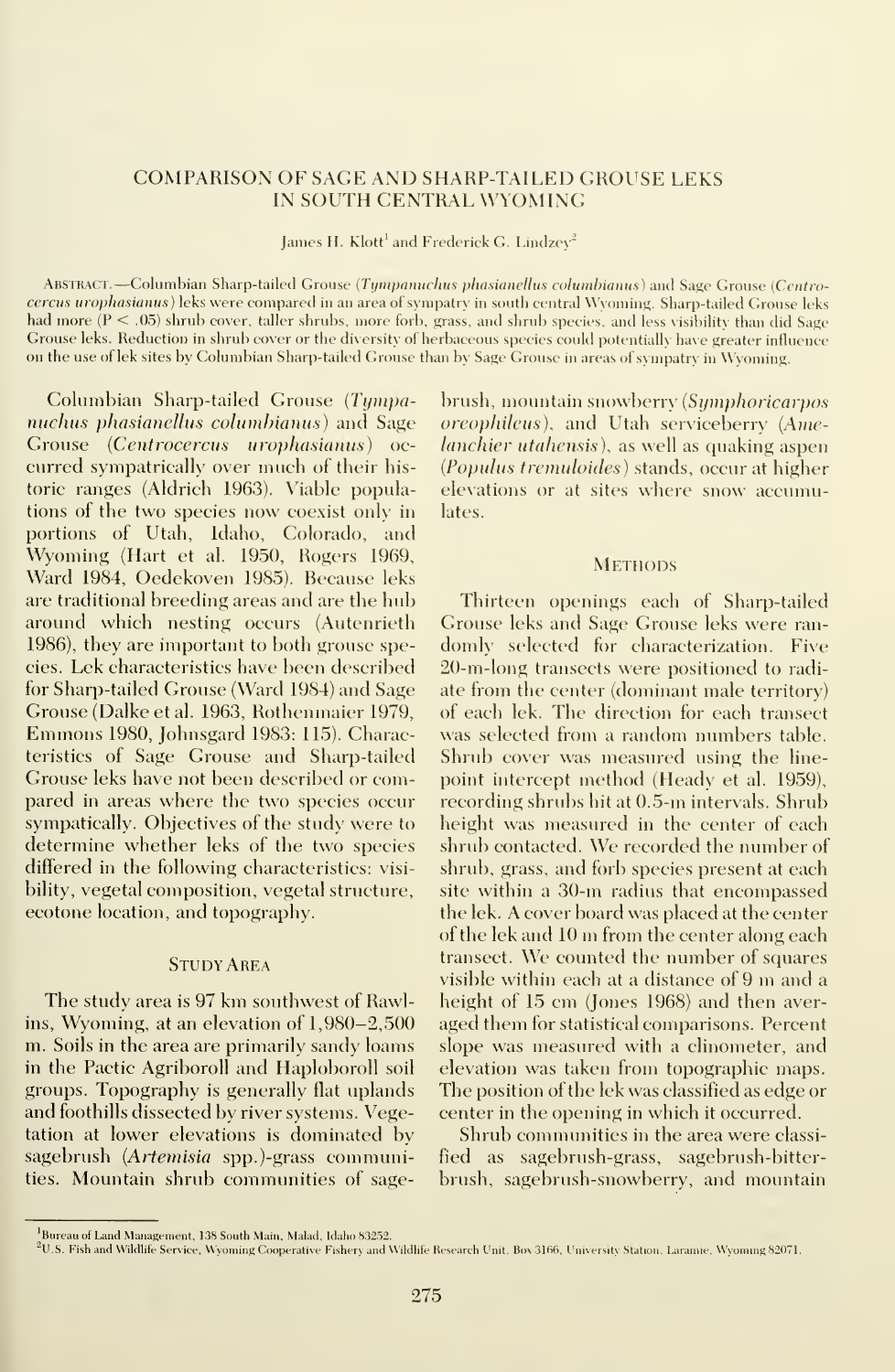| <b>Characteristics</b>  | P value | Sharp-tailed            |           | Sage               |           | Random                  |           |
|-------------------------|---------|-------------------------|-----------|--------------------|-----------|-------------------------|-----------|
|                         |         | X                       | <b>SD</b> | $\bf X$            | <b>SD</b> | $\bf X$                 | <b>SD</b> |
| Number                  |         | 13                      |           | 13                 |           | 13                      |           |
| Edge occurrence $(\%)$  | .233    | $46.15^{4}$             | 0.52      | $23.98^{\circ}$    | 0.44      |                         |           |
| $E$ levation $(m)$      | .643    | $2,183.77$ <sup>a</sup> | 78.90     | $2.160.85^{\circ}$ | 131.75    | $2.167.49$ <sup>a</sup> | 40.09     |
| Slope $(\% )$           | .046    | $4.15^{4,b}$            | 3.41      | $2.77^{\circ}$     | 1.48      | 6.07 <sup>b</sup>       | 3.69      |
| Shrub cover $(\% )$     | .000.   | $11.08^{\circ}$         | 7.44      | $2.61^{b}$         | 4.09      | $2.00^{b}$              | 2.88      |
| N shrub species         | .000.   | $2.54^{\circ}$          | 1.05      | $0.85^{\rm b}$     | 0.69      | 0.79                    | 0.98      |
| Shrub height (cm)       | .010    | $39.77^{\circ}$         | 15.21     | $22.03^{b}$        | 19.17     | $17.57^{\rm b}$         | 21.05     |
| Number of forb species  | .000.   | $14.77^{a}$             | 4.71      | $7.08^{b}$         | 4.21      | 11.00 <sup>c</sup>      | 3.68      |
| Number of grass species | .024    | $6.77^{\circ}$          | 3.63      | $3.24^{b}$         | 1.00      | $4.43^{a,b}$            | 2.10      |
| Visibility $(\%)$       | .000.   | $65.23^{\circ}$         | 20.69     | $80.24^{b}$        | 7.54      | $31.69^c$               | 15.53     |

TABLE 1. Characteristics of random openings, Columbian Sharp-tailed and Sage Grouse leks. Means with the same letter are not different  $(P < .05)$ .

shrub. We characterized vegetation at randomly located points within each habitat with the same methods used to measure variables at leks, except that we used four transects instead of five to reduce sampling effort. Points were selected using a random numbers table to determine bearing, starting location (1/4 of 1/4 section), and habitat. The bearing was followed until the habitat was encountered; the plot center was then placed a minimum of 25 m from the ecotone. Vegetation sampling was conducted between mid-April and early June 1986 to minimize the influence of seasonal shifts in plant species composition.

T-tests (Ott 1984, Wilkinson 1986) were used to determine edge occurrence, while analysis of variance (Ott 1984, Wilkinson 1986) was used to examine other characteristics. Statistical comparisons with differences of  $P < 0.05$  were considered significant. Newman-Kuels post hoc tests were used to determine differences between groups when analyses of variance results were significant (Wilkinson 1986).

#### **RESULTS**

Columbian Sharp-tailed Grouse leks had greater shrub cover, taller shrubs, and greater numbers of shrub, forb, and grass species ( $P \le$ .05) than did Sage Grouse leks (Table 1). Sharp-tailed Grouse leks were typically on steeper slopes, at higher elevations, and at the edge of openings more often than were Sage Grouse leks ( $P < .05$ ). Visibility was greatest on Sage Grouse leks and least in random openings. Sixty randomly located shrub plots within 3 km of leks averaged 42.1% shrub cover, 71.8 cm shrub height, 11.8 forb species, 6.6 grass species, and 4% visibility. Shrub cover and shrub height were greater, while visibility was less ( $P < .05$ ), at shrub plots compared to leks.

## **DISCUSSION**

Visibility on leks is important for ritualized displays of male grouse (Wiley 1978) and for attracting female grouse to the lek (Rothenmaier 1979, Ward 1984). Leks of Sage and Sharp-tailed Grouse in Wyoming had greater visibility than did random openings. Our data indicated that the visibility on the Sage Grouse leks was near the optimum  $(70-80\%)$ reported by Ward (1984), while visibility on Sharp-tailed Grouse leks was slightly above optimum for that species. Kobriger (1965) noted that Prairie Grouse can considerably reduce herbaceous vegetation on a lek by trampling. We noted a similar effect on forbs and grasses at the leks we observed, suggesting that the primary difference between Sage and Sharp-tailed Grouse leks was in the amount of shrub cover present.

Cover is important in predator detection and avoidance. Ward (1984) found that Columbian Sharp-tailed Grouse used the more open areas of their territories on the lek when females were present, but stayed in areas with more cover when females were absent. Jones (1968) reported that Sharp-tailed Grouse moved behind cover when they detected predators. Marks and Marks (1987a) believed that Sharp-tailed Grouse were vulnerable to avian predation while attending leks, and Hartzler (1974) reported that predation influenced the time of activity of Sage Grouse on leks. Dead Sharp-tailed Grouse found by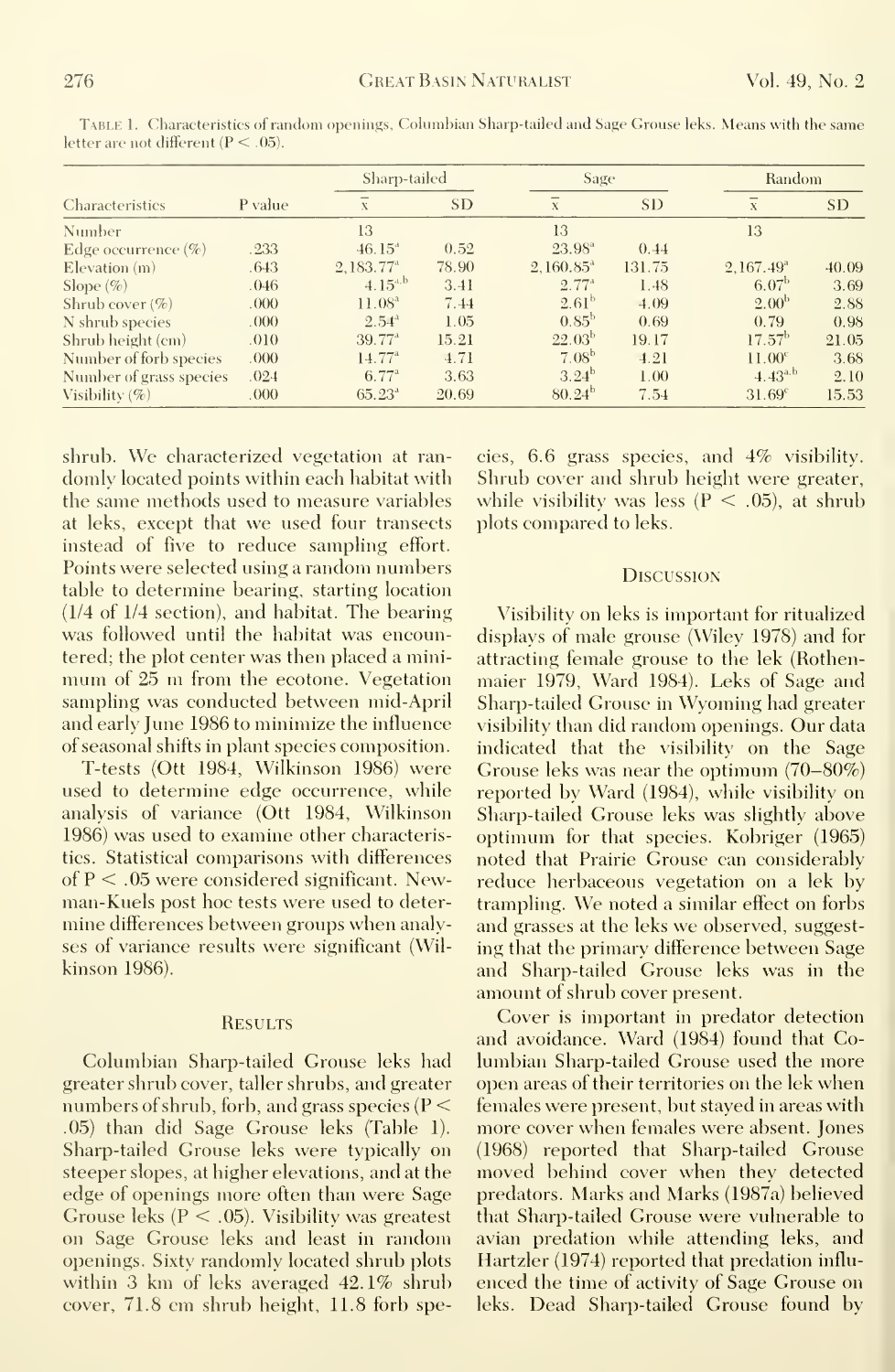Ward (1984) were all in areas of the lek with 70-80% visibility. We found remains of five Sage and eight Sharp-tailed Grouse on leks. Four of the Sage Grouse and all of the Sharptailed Grouse carcasses were found in open areas within the lek.

The amount of cover (herbaceous and shrubby) on a lek appears to represent a tradeoffbetween high visibility desirable for breeding and displaying and lower visibility that enhances security. We frequently observed male Sharp-tailed Grouse at six leks cooing and gobbling while perched on shrubs. They used these shrubby sites even though open areas were available within <sup>200</sup> m of each lek. Rothenmaier (1979) found that Sage Grouse leks on large playas in eastern Wyoming were located near the sagebrush edge rather than the center openings. Ward (1984) similarly found that Sharp-tailed Grouse avoided open areas on leks, reporting that areas with 95-100% visibility were used significantly less than areas with lower visibility. Shrub cover values at randomly located plots within 3 km of the leks we observed were similar to those found by other researchers (Wallestad and Schladweiler 1974, Rothenmaier 1979, Oedekoven 1985).

Shrubs may contribute to grouse security also by providing vantage points at leks. Moyles and Roag (1981) reported that juvenile male Sharp-tailed Grouse of the plains subspecies (T. p. jamesii) used elevated vantage points to observe displaying adults in the fall prior to establishing territories on the lek. They believed that the elevated positions gave the juvenile males immunity from attack by territorial males.

Columbian Sharp-tailed Grouse may also select lek sites on the basis of food availability. Sharp-tailed Grouse displayed at leks in the fall (late August through September). Marks and Marks (1987b) also reported male Sharptailed Grouse displaying at leks in western Idaho in the fall. Moyles and Roag (1981) sug gested that most of the recruitment (68%) of young (six months of age) male Plains Sharptailed Grouse to a lek occurred during the fall. In south central Wyoming some plant species, such as needle grass *(Stipa spp.)*, are senescent, while others, such as bluegrass (Poa spp.) and dandelion (Taraxacum officinale), are still somewhat succulent by fall. These species were present at most Sharp-tailed Grouse leks and are fall foods of Sharp-tails (Jones 1966). Rlus (1967) reported one case of Plains Sharp-tailed Grouse shifting their lek in response to available forage in the spring, and Sisson (1976) believed that there was a relationship between lek location and winter foraging areas. Sage Grouse, on the other hand, do not typically display at leks in the fall and switch to a diet composed predominantly of sagebrush at this time (Wallestad 1975).

Several authors have reported that Sage Grouse may change the location of the lek following habitat disturbance (shrub removal) (Dalke et al. 1963, Connelly et al. 1981). Sage Grouse switched to disturbed sites, but only when there were relatively few openings in the surrounding habitat (Connelly et al. 1981). Sexton and Gillespie (1979) reported that Plains Sharp-tailed Grouse moved to a burned area, but the burn included historic lek site. Short-term benefits of fire include more nutritious vegetation (Rarbour et al. 1980: 381, Wright and Railey 1980) and a re duction in litter (Sexton and Gillespie 1979, Wright and Railey 1980), which makes new growth more visible.

Our data suggest that while Sage Grouse leks may be enhanced by cover-reducing treatments, such treatments would be less beneficial on Columbian Sharp-tailed Grouse leks because Sharp-tailed Grouse use leks with more shrub cover than do Sage Grouse. Royce (1981) suggested that areas with a high degree of patchiness provide better quality grouse habitat than do areas with uniform vegetation. Large treatments would reduce habitat and thus be detrimental to both species (Martin 1970, Klebenow 1972, Oedekoven 1985). While the lek is an important component of grouse habitat, other habitat features that provide nesting, brooding, and wintering requirements also need to be considered in management of these species.

### **ACKNOWLEDGMENTS**

We appreciate the help of D. Moody of the Wyoming Game and Fish Department for as sistance in identifying Sage Grouse leks and S. Gallagher for assisting with vegetation sampling. M. S. Boyce, W. R. Eddleman, and W. B. Sidle provided comments on the manuscript. This study was conducted under the auspices of the Wyoming Cooperative